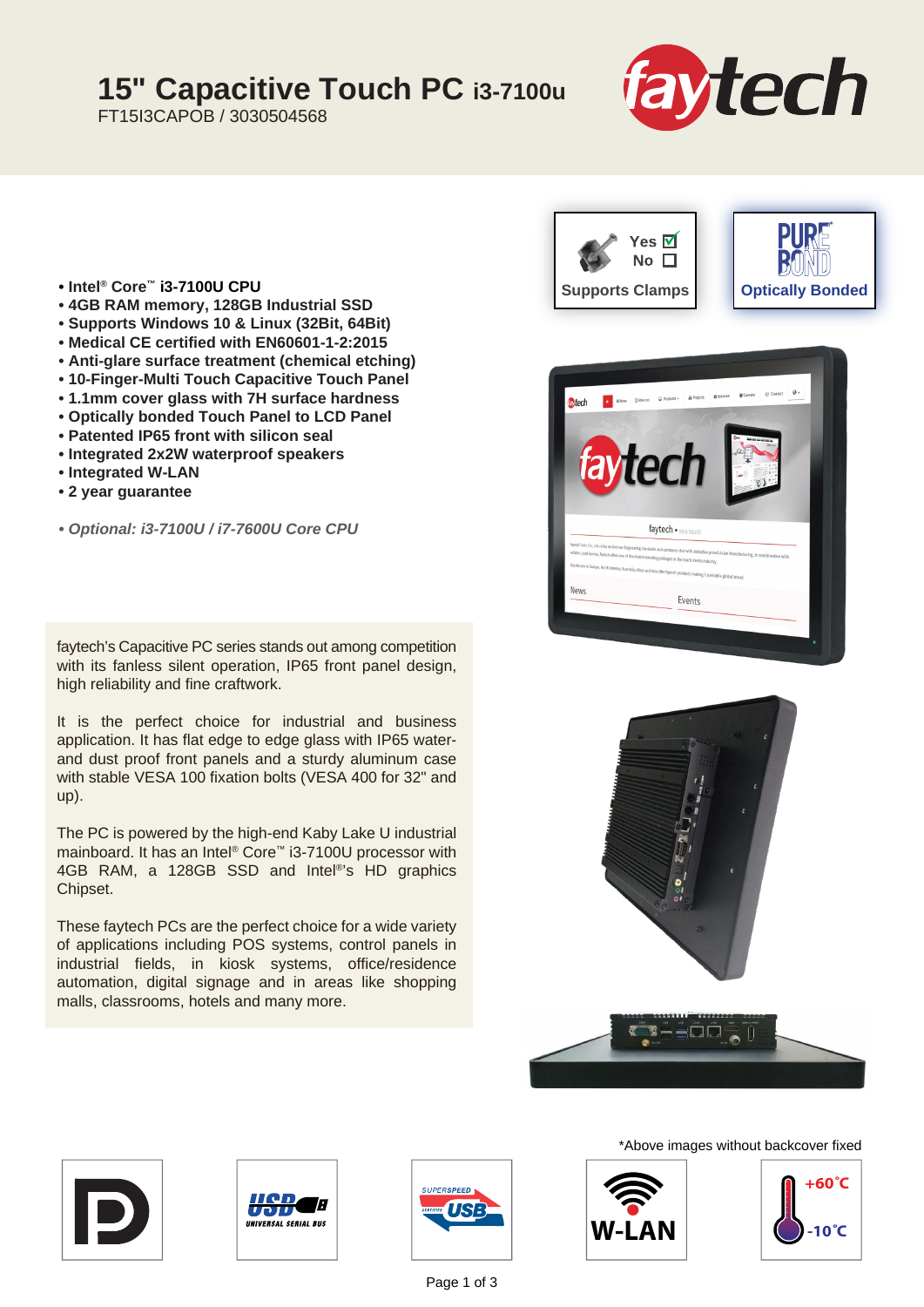**15" Capacitive Touch PC i3-7100U FT15I3CAPOB / 3030504568**

**IP Rating** IP65 Front / IP40 Back

| <b>LCD Panel</b>                                |              |  |  |
|-------------------------------------------------|--------------|--|--|
| Screen diagonal (Inch/cm)                       | 15/38.10     |  |  |
| Display active screen size (cm)                 | 30.40×22.80  |  |  |
| Aspect ratio                                    | 4:3          |  |  |
| Physical resolution                             | 1024×768     |  |  |
| External Maximum showable resolution - HDMI, DP | 1920×1200    |  |  |
| Colours displayed                               | 16.7M        |  |  |
| Brightness (cd/m <sup>2</sup> )                 | 300          |  |  |
| Contrast                                        | 700:1        |  |  |
| Typical reaction time Tr / Tf (ms)              | 8/12         |  |  |
| Visual Angle horizontal / vertical (°)          | 160/160      |  |  |
| Backlight / Backlight Lifetime (hours)          | LED / 30,000 |  |  |

| <b>Operation / Mechanical</b>                |                                           |  |
|----------------------------------------------|-------------------------------------------|--|
| Operating Temperature (°C)                   | $-10 - 60$                                |  |
| Humidity Range (RH)                          | 10% - 90%                                 |  |
| Net weight (kg)                              | 5.00                                      |  |
| Gross weight (kg)                            | 6.05 (incl. cartonage)                    |  |
| Housing material                             | Rubber front case, Aluminum IPC back case |  |
| Housing (mm) $L \times W \times H$           | $359.0 \times 291.0 \times 71.0$          |  |
| Cut-out for clamp supports (mm) $L \times H$ | $335.0 \times 274.0$                      |  |
| Amount of clamps required                    | 6                                         |  |
| Mountina                                     | <b>VESA 100</b>                           |  |

| <b>Included in the Delivery</b> | <b>Expansion Slots</b>           |
|---------------------------------|----------------------------------|
| W-LAN antenna (RP-SMA female)   | 1x mSATA full size (occupied I   |
| Short Installation Manual       | 1x M.2 E-Key Slot (occupied by V |
|                                 | 1x SATA connector                |
|                                 |                                  |

|  | <b>Expansion Slots</b>                    |  |  |
|--|-------------------------------------------|--|--|
|  | 1x mSATA full size (occupied by SSD)      |  |  |
|  | 1x M.2 E-Key Slot (occupied by Wifi card) |  |  |
|  | 1x SATA connector                         |  |  |
|  | 1x External PCIe x1 Straddle connector    |  |  |

| <b>PC System</b>      |                                                                   |  |  |
|-----------------------|-------------------------------------------------------------------|--|--|
| CPU                   | Intel <sup>®</sup> Core™ i3-7100U Processor Kaby Lake             |  |  |
| Graphic GPU           | Intel <sup>®</sup> HD Graphics                                    |  |  |
| Audio                 | Realtek ALC3236 Audio CODEC                                       |  |  |
| Memory                | 4GB DDR4                                                          |  |  |
| Storage (switchable)  | faytech Industrial 128GB SSD                                      |  |  |
| Network               | 2x Realtek PCIe GB LAN 8111G (1000Mbps)<br>M.2 E-kev Wi-Fi module |  |  |
| <b>Driver Support</b> | Win10; Linux; 32Bit/64Bit                                         |  |  |
| Preinstalled OS       | Linux Ubuntu 18.04.4 LTS                                          |  |  |

| <b>Touch Panel</b>      |                                          |  |
|-------------------------|------------------------------------------|--|
| <b>Touch Technology</b> | Projected Capacitive 10-Point Multitouch |  |
| <b>Touch Connector</b>  | <b>USB</b>                               |  |
| Touch Life (Contacts)   | Unlimited                                |  |
| Surface Hardness        | 7H                                       |  |
| Surface Treatment       | Anti-glare (chemical etching)            |  |

| Power                    |           |  |
|--------------------------|-----------|--|
| Power Indicator          | Green LED |  |
| Working Power (V)        | $9 - 36$  |  |
| Power Consumption (W)    | Max. 32   |  |
| Stand-By Consumption (W) | <1        |  |

| <b>External Connectors</b>                              |                 |                                       |                                         |
|---------------------------------------------------------|-----------------|---------------------------------------|-----------------------------------------|
| 01. Power button                                        |                 |                                       |                                         |
| 02. COM3 (RS232/RS485 Switchable default setting RS485) |                 |                                       |                                         |
| 03. COM4 (RS232/RS485 Switchable default setting RS485) |                 |                                       |                                         |
| 04. GPIO                                                |                 | 05. COM2 / RS232                      |                                         |
| 06. TOS Link S/PDIF                                     |                 | 07. S/PDIF                            |                                         |
| 08. Ear-Out                                             |                 | 09. Mic-In                            |                                         |
| 10. SSD slot / SIM-Cards slot                           |                 |                                       | 11. W-LAN antenna connector (screwable) |
| 12. 9~36V DC-In (screwable)                             |                 | 13. COM1 / RS232                      |                                         |
| 14. USB 3.0 / USB 3.0                                   |                 | 15. USB 3.0 / USB 3.0                 |                                         |
| 16. 10/100/1000Mbit network interface                   |                 | 17. 10/100/1000Mbit network interface |                                         |
| 18. HDMI                                                | 19. DisplayPort |                                       | 20. PClex1                              |



Tolerance:  $\pm$  1MM